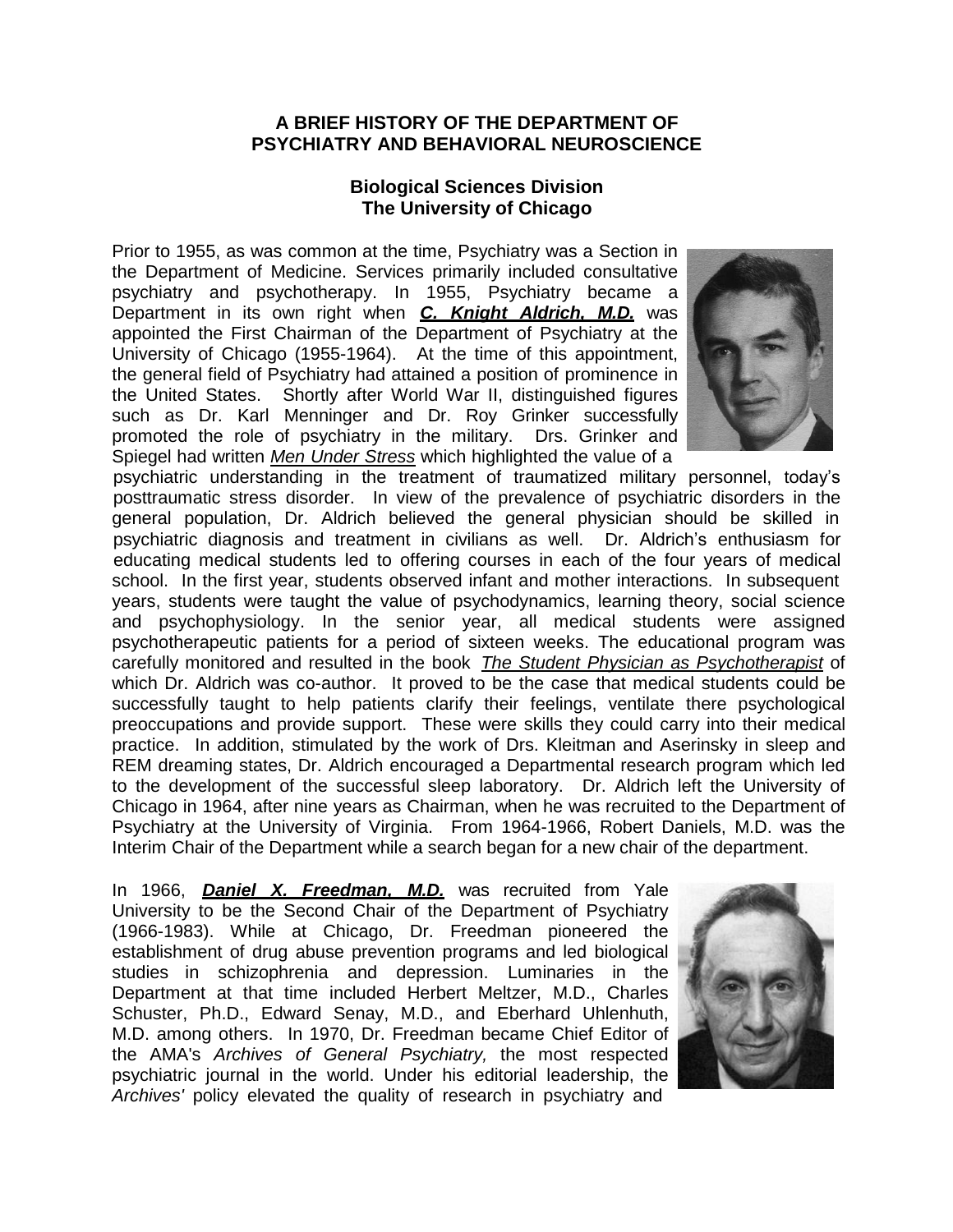behavioral sciences. In addition, Dr. Freedman was President of the American Psychiatric Association (APA), during his time as Chair of the Department, in 1981. Dr. Freedman left the University in 1983 to become the Judson Braun Professor of Psychiatry and Pharmacology at UCLA. From 1983-1988, the Department had three Interim Chairs including Eberhard Uhlenhuth, M.D., Charles Schuster, Ph.D., and Harry Trosman, M.D.

In 1988, *Stuart C. Yudofksy, M.D.* was recruited to be the Third Chair of the Department of Psychiatry (1988-1991). Prior to his time as Director of Psychiatric Research at the Allegheny-Singer Research Institute (1984-1988), Dr. Yudofsky was at Columbia University where he served in a variety of capacities including Clinical Director and Deputy Director of the New York State Psychiatric Institute, and as Vice Chairman of the Department of Psychiatry at Columbia. Dr. Yudofsky's vision at University of Chicago was to build a world-class Neuropsychiatric Center. Before this could be achieved, however, he was recruited to his alma mater, the Baylor School of Medicine, to be



Chairman of its Department of Psychiatry, which he continues to direct. After his departure, Bennett Leventhal, M.D., Section Chief of Child & Adolescent (C&A) Psychiatry, was appointed Interim Chair (1991-1998) while a search for a new chair was conducted.

In 1998, *Elliot S. Gershon, M.D.* became the Fourth Chair of the Department of Psychiatry (1998-2004). Dr. Gershon was recruited from the NIMH where he had established an illustrious career as a world reknowned investigator in Psychiatric Genetics. Dr. Gershon's vision was to revitalize the department academically and he did several things to do so including the recruitment of several junior and senior research psychiatrists (e.g., Judith Badner, M.D., Ph.D., Emil Coccaro, M.D., Pablo Gejman, M.D., Frances McMahon, M.D., Alan Sanders, M.D. and others). In addition, the residency training program was redefined to emphasize academics and research and a new Research Fellowship Program in Psychiatric Genetics, funded by the NIMH, was



begun in 2001. Multiple new NIH grants were received, and the department, already a leader in Psychiatric Genetics, became the leading departmental group in clinical and genetic studies in Psychiatry in the country. During Dr. Gershon's last three years as Chair many changes in national and local conditions led to a pause in recruitment and growth until 2004 when the next chair of the department was appointed.

In 2004, *Emil F. Coccaro, M.D.* was appointed the Fifth Chair of the Department of Psychiatry (2004-2016). Dr. Coccaro had been in the department since the fall of 1999 when he was recruited from the MCP♦Hahnemann School of Medicine in Philadelphia (1989-1999) and brought his RO1 NIMH Funded Research Program, in impulsive aggression, to the department. Prior to Philadelphia, Dr. Coccaro was at the Mt. Sinai Medical Center in New York City where he completed his psychiatry residency (1980-1983) and then began his academic career in neuropsychopharmacology on the faculty of the Department of Psychiatry at the Mt. Sinai School of Medicine (1983-1989).